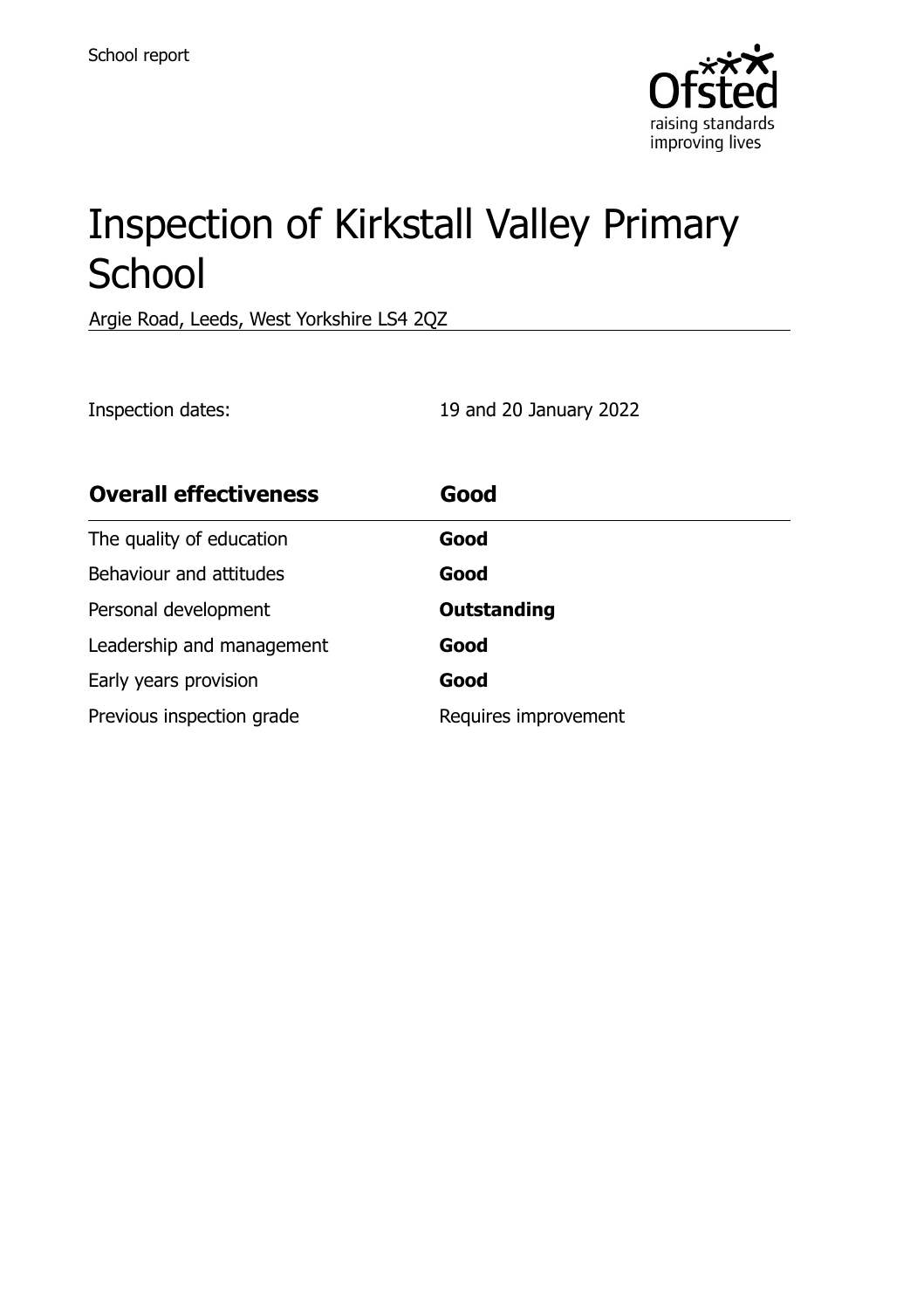

# **What is it like to attend this school?**

Senior leaders have created an inclusive and caring ethos in this school which is exceptional. All staff focus on building pupils' oracy skills to help them become confident and self-assured. The focus on oracy is particularly evident around issues of fairness, equality and tolerance. Pupils have an excellent understanding of British values. Pupils eloquently told inspectors that 'this is a fair school' and 'we won't tolerate name-calling'. The pastoral support that pupils receive is extremely strong. Staff have supported families and pupils well during difficulties caused or made worse by the COVID-19 pandemic.

All parents who provided free-text responses to the Ofsted Parent View online survey were extremely positive about the school, with 100% recommending it to other parents. All parents responded that their children are safe and happy.

Pupils are happy, friendly and articulate. They behave well and are caring and courteous. At times, learning is so enthusiastic that it becomes a little noisy. Pupils enjoy learning and coming to school. School leaders work hard to encourage the small minority of pupils who do not attend every day to do so. A very close eye is kept on the needs of those pupils who do not attend school regularly.

#### **What does the school do well and what does it need to do better?**

Senior leaders invest a lot of time in the school day ensuring that pupils quickly learn to read. Reading is prioritised across the school, for example, through phonic lessons, school and class libraries, reading lessons, reading champions and reading assemblies. The development of listening, vocabulary and speaking skills begins in earnest in Nursery. This is built on as pupils move through Reception and key stages 1 and 2. Expectations are high. Any pupil who needs extra support is given it as and when needed. Teachers are quick to identify gaps that have occurred due to the pandemic. Phonics is systematically taught.

Pupils study a wide range of subjects in a well-resourced learning environment. The curriculum in each subject is carefully planned for. Unit maps and knowledge organisers are used to identify what pupils are going to learn and what they should already know. Teachers check during lessons to make sure pupils have a really good understanding. They do this well. Pupils, including those with special educational needs and/or disabilities (SEND), speak of how teachers help them immediately if they do not understand or have forgotten something. Teachers make good links between subjects and have sound subject knowledge. Consequently, pupils can speak confidently about what they have learned. Pupils easily recall previous work. They spoke enthusiastically to inspectors about work they had covered about Italy last year. They confidently made links between that work and the work they are currently doing on the Amazon. Using prior knowledge helps them understand about climates, continents, tectonic plates and volcanoes. Assessment processes in some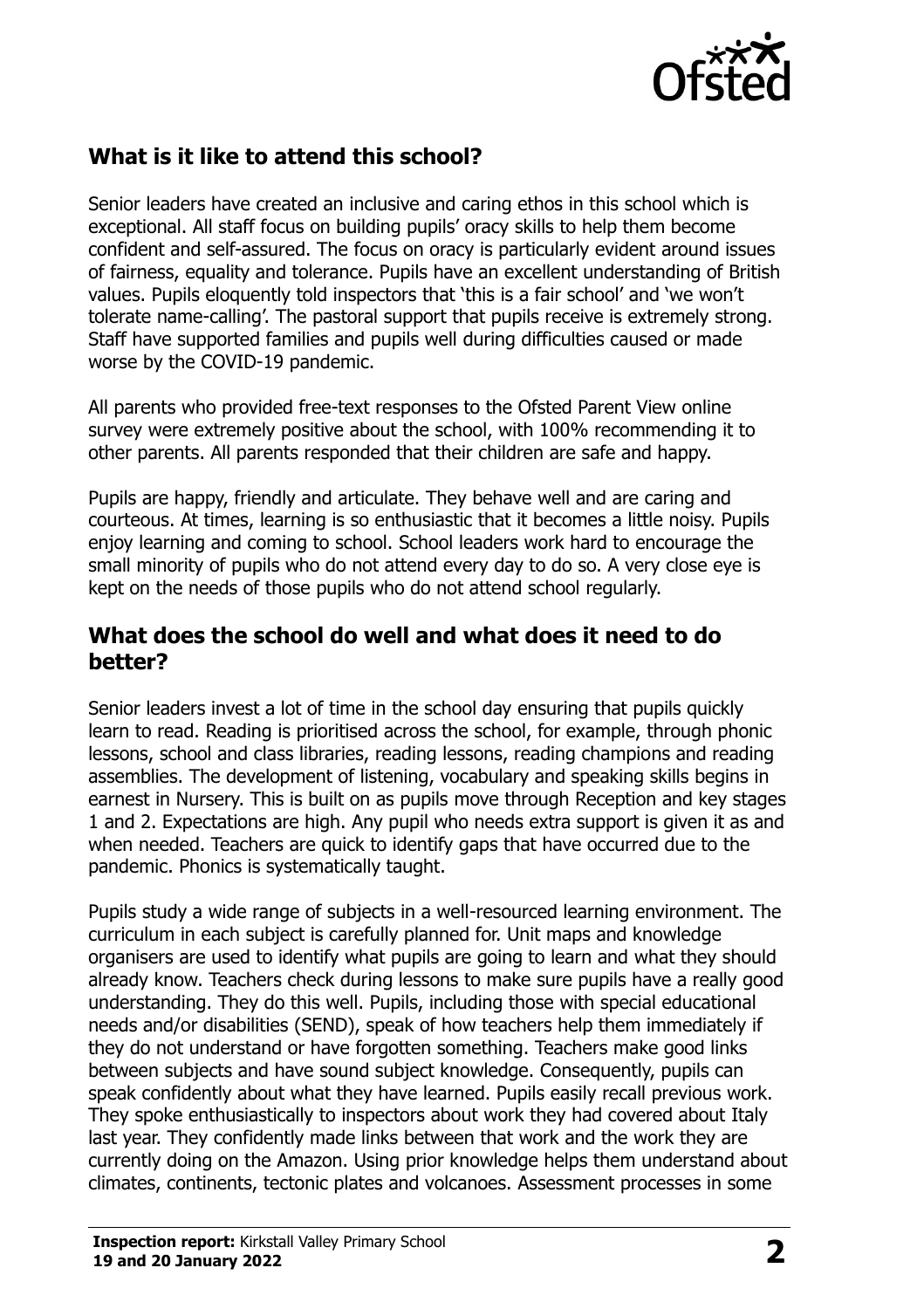

foundation subjects are in the early stages of development and need to be finalised so that they are a more useful tool to inform planning.

Staff enjoy working here and feel well supported by senior leaders. Twenty-three staff responded to the confidential Ofsted questionnaire. All responses were highly positive. Staff feel that senior leaders take action to lessen their workload. Staff say that everybody works well as a team.

Senior leaders in school have clear responsibilities. Every member of this team performs their role exceptionally well. They ensure that the emotional needs of both staff and pupils are fully taken into account. Senior leaders have a clear vision for ensuring every pupil has opportunities to develop strong, valuable and principled character traits. Curriculum planning for all pupils, including those with SEND, ensures they are prepared for the next stage of their education as knowledgeable, skilled and caring individuals.

Governors are committed to supporting this school in its improvement journey. However, some governors have not developed their roles so that they are effective in supporting school improvement. Some do not have the knowledge to carry out their role effectively or know what information they require to ensure accountability of school leaders. An external review of governance is planned to support the governors in becoming more effective.

## **Safeguarding**

The arrangements for safeguarding are effective.

Safeguarding permeates every aspect of daily life at this school. All adults in school know that it is their responsibility to help keep pupils safe. School leaders ensure that safeguarding includes getting pupils to take responsibility for their own safety. For example, pupils are taught first-aid skills, how to be cautious online and how to speak out if they think something is wrong. Pupils told inspectors about software applications that they could use to report issues.

Staff are all trained and know how to record and raise concerns. Senior staff make links with external professionals for advice, support and guidance when needed. Safeguarding checks are made on staff prior to taking up appointments.

#### **What does the school need to do to improve?**

#### **(Information for the school and appropriate authority)**

■ In some foundation subjects, assessment systems are quite new. Therefore, assessment in some subjects is not as effective at influencing lesson delivery as it could be. Senior leaders need to ensure that teachers check what pupils have remembered and understood in all subjects so that it can effectively inform the taught curriculum.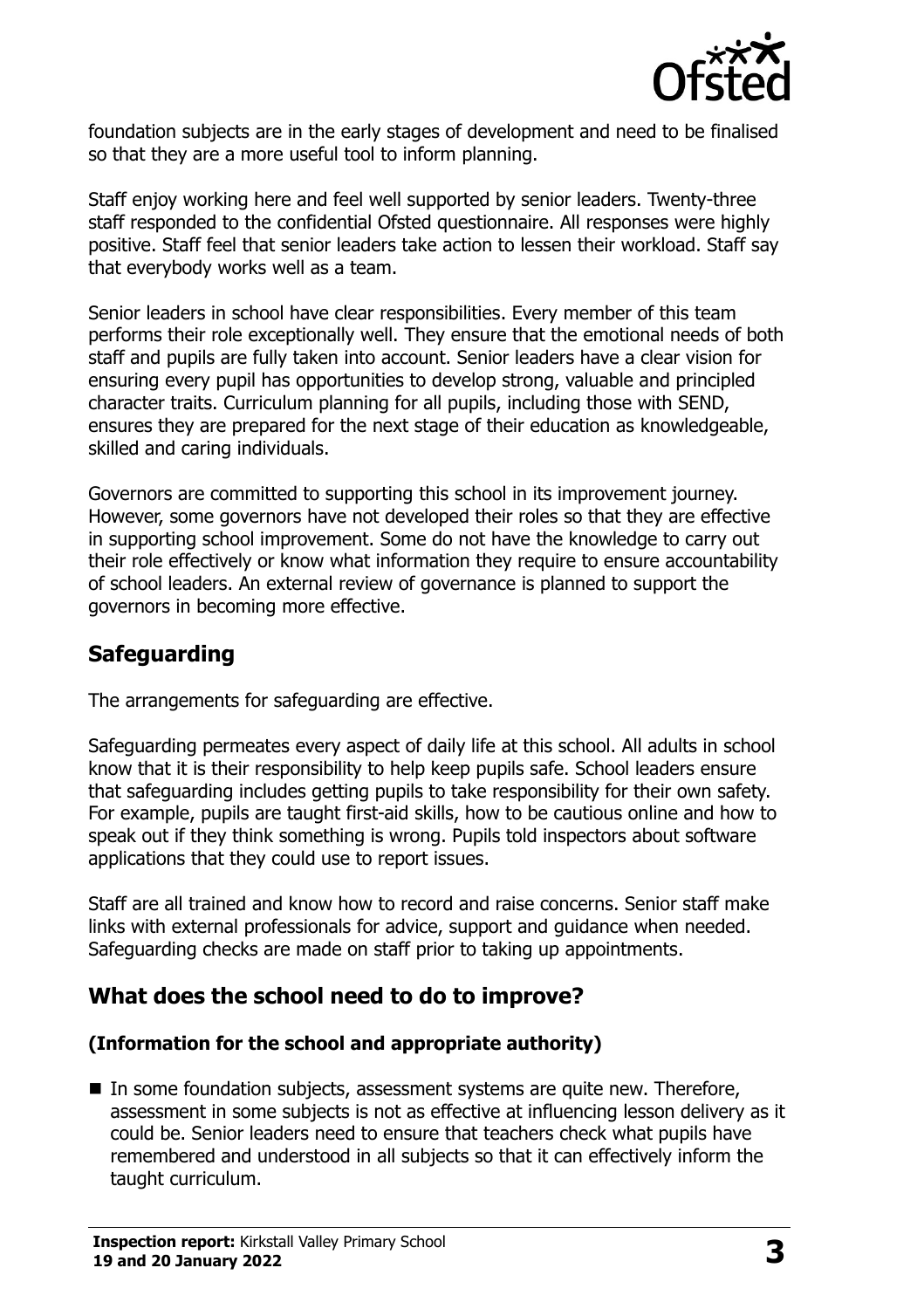

Governors do not have a clear strategy to support school improvement. Some governors do not know what information they need to make senior leaders accountable. They do not all have the knowledge needed to be able to hold senior leaders to account. Leaders should ensure that governors receive the planned external review so that they have the ability to challenge school leaders and confirm that the information that they have is valuable in confirming success.

## **How can I feed back my views?**

You can use [Ofsted Parent View](http://parentview.ofsted.gov.uk/) to give Ofsted your opinion on your child's school, or to find out what other parents and carers think. We use information from Ofsted Parent View when deciding which schools to inspect, when to inspect them and as part of their inspection.

The Department for Education has further quidance on how to complain about a school.

If you are the school and you are not happy with the inspection or the report, you can [complain to Ofsted.](http://www.gov.uk/complain-ofsted-report)

#### **Further information**

You can search for [published performance information](http://www.compare-school-performance.service.gov.uk/) about the school.

In the report, '[disadvantaged pupils](http://www.gov.uk/guidance/pupil-premium-information-for-schools-and-alternative-provision-settings)' refers to those pupils who attract government pupil premium funding: pupils claiming free school meals at any point in the last six years and pupils in care or who left care through adoption or another formal route.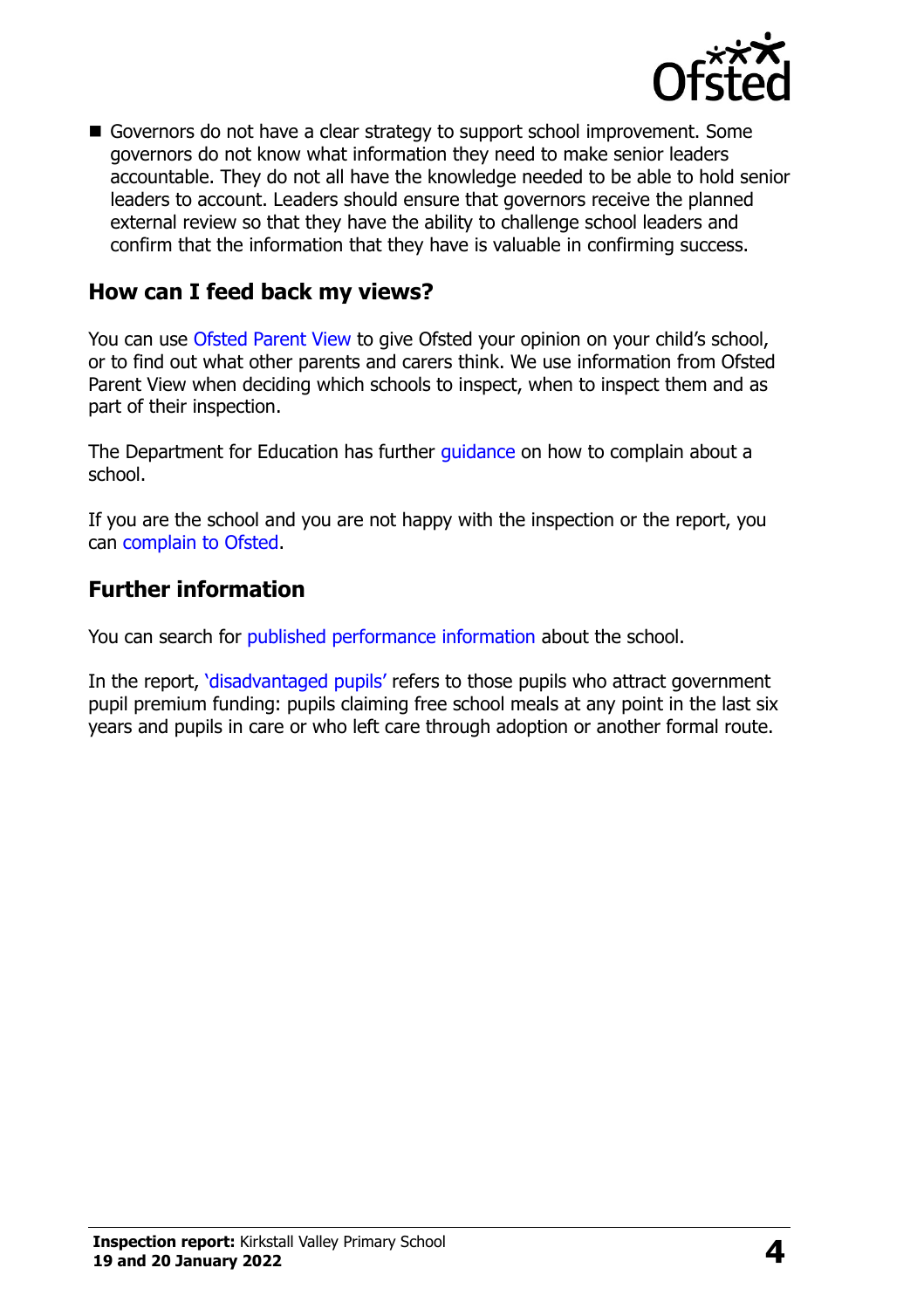

# **School details**

| Unique reference number             | 107887                                                            |
|-------------------------------------|-------------------------------------------------------------------|
| <b>Local authority</b>              | Leeds                                                             |
| <b>Inspection number</b>            | 10212275                                                          |
| <b>Type of school</b>               | Primary                                                           |
| <b>School category</b>              | Community                                                         |
| Age range of pupils                 | 3 to 11                                                           |
| <b>Gender of pupils</b>             | Mixed                                                             |
| Number of pupils on the school roll | 222                                                               |
| <b>Appropriate authority</b>        | The governing body                                                |
| <b>Chair of governing body</b>      | John Bradfield                                                    |
| <b>Headteacher</b>                  | Philip Robertson                                                  |
| Website                             | www.kirkstallvalley.leeds.sch.uk                                  |
| Date of previous inspection         | 13 and 14 June 2018, under section 5 of<br>the Education Act 2005 |

# **Information about this school**

- At the school's previous section 5 inspection, overall effectiveness was judged to require improvement.
- The school uses one alternative provision. This provision is inspected under the registration of another school.

# **Information about this inspection**

The inspectors carried out this inspection under section 5 of the Education Act 2005.

- This was the first routine inspection the school received since the COVID-19 pandemic began. Inspectors discussed the impact of the pandemic with leaders and have taken that into account in their evaluation of the school.
- Inspectors met with all members of the senior leadership team regularly throughout the inspection.
- The lead inspector held a meeting with several members of the governing body and had a telephone conversation with the local authority school improvement partner.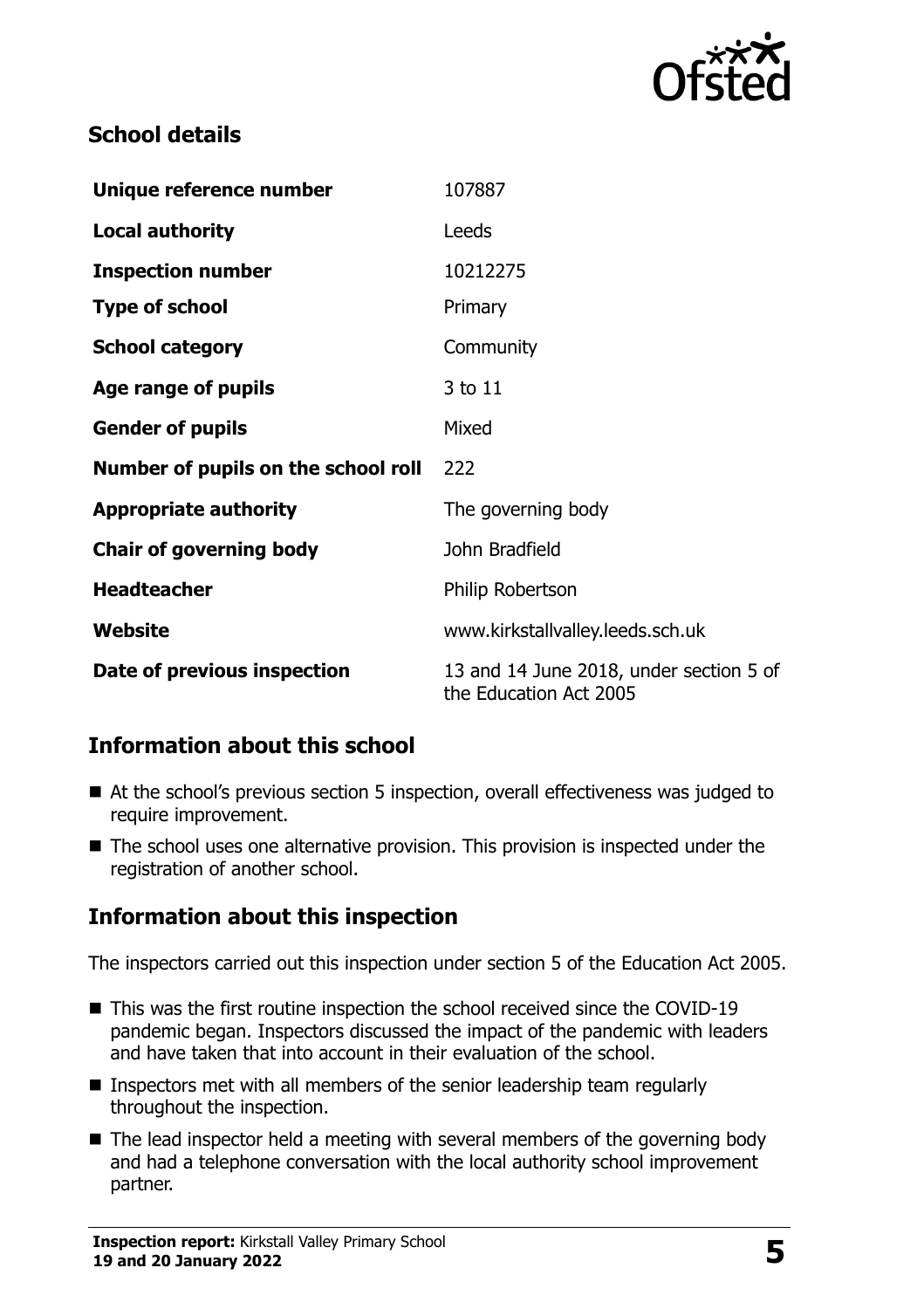

- Inspectors carried out deep dives in reading, mathematics, geography and physical education. For each subject, inspectors met with subject leaders, looked at curriculum plans, visited a sample of lessons, spoke to teachers, spoke to some pupils about their learning and looked at samples of pupils' work. Inspectors also considered curriculum planning, assessment and pupils' work in other subjects.
- Both inspectors visited the Nursery and Reception classes.
- Inspectors spoke to pupils during their break times and also had over six more formal meetings with pupils.
- Both inspectors observed pupils while they were taking part in different forms of interventions.
- The behaviour and interactions between pupils were observed throughout by the inspection team.

#### **Inspection team**

Jo Sharpe, lead inspector **Her Majesty's Inspector** 

Andy Taylor **Andy Taylor** Christian Andy Taylor